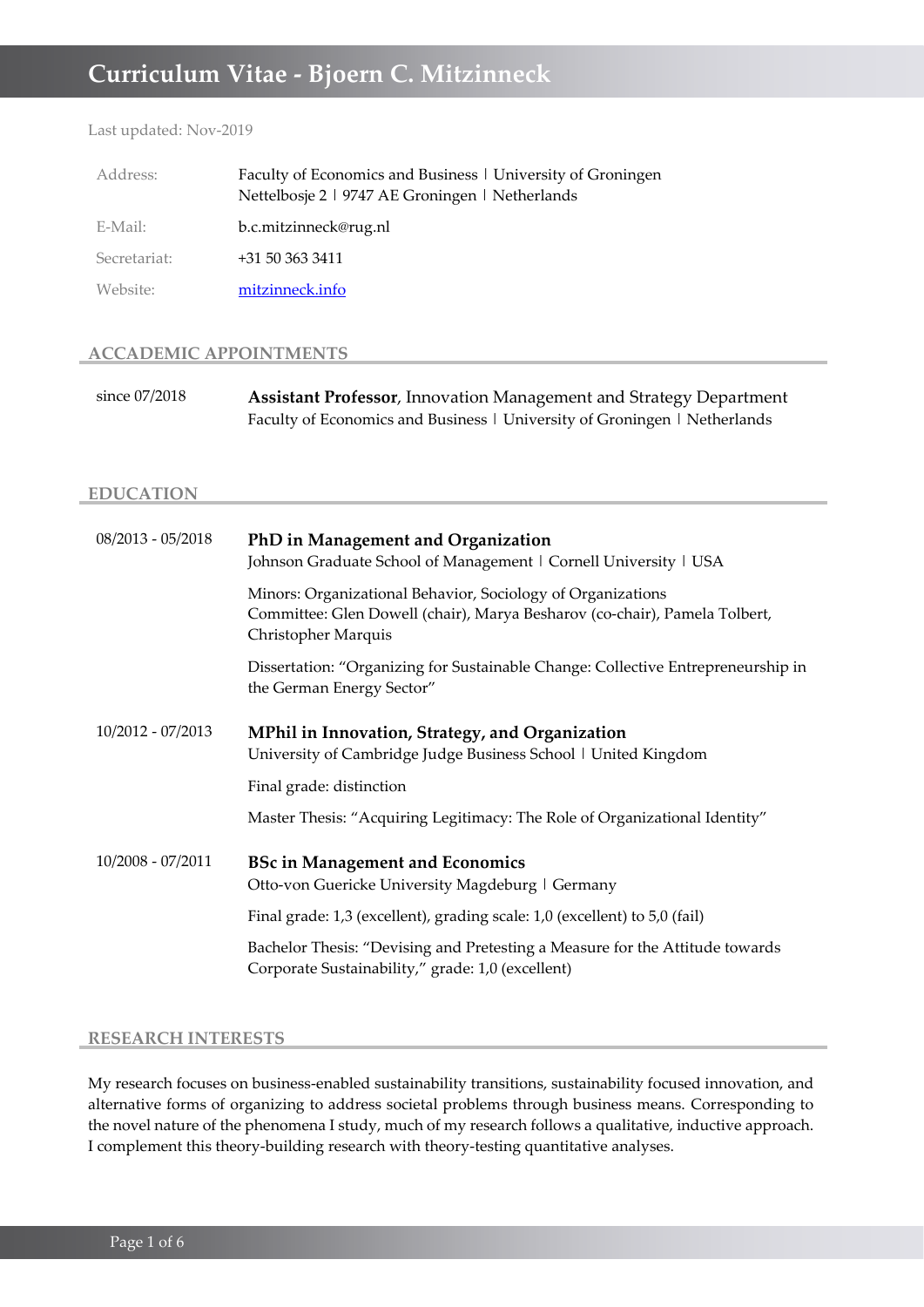#### **PUBLICATIONS**

**Mitzinneck, B**. & Besharov, M. (2019) "Managing Value Tensions in Collective Social Entrepreneur-ship: The Role of Temporal, Structural, and Collaborative Compromise" **Journal of Business Ethics**, 159(2): 381-400.

Battilana, J., Besharov, M., & **Mitzinneck, B.\*** (2017) "On Hybrids and Hybrid Organizing: A Review and Roadmap for Future Research" In Greenwood, R., et al. [Eds.] **The Sage Handbook of Organizational Institutionalism**, 2nd edition, New York: Sage.

*\* authors listed alphabetically, authors contributed equally* 

#### **MANUSCRIPTS UNDER REVIEW**

**Mitzinneck, B.**, Walls, J. & Dowell, G. (under review) [Title redacted for review purposes: CSR and Social Expectations]. **Strategic Management Journal**.

*Best Paper Award for the OT Division of the Administrative Sciences Association of Canada, 2017*

Besharov, M. & **Mitzinneck, B.**, Editors (under contract) "Organizational Hybridity: Perspectives, Processes, Contexts". Volume 67 of **Research in the Sociology of Organizations**.

#### **WORKING PAPERS**

**Mitzinneck, B.** "Ending Fossil Energy: Micro-Level Dynamics of Institutional Disruption" (working paper; target: **Organization Studies**)

Berends, G., **Mitzinneck, B.** & Surroca, J. "Signal Characteristics and Reputational Repair after Sustainability Scandals" (working paper; target: **Academy of Management Journal**)

#### **RESEARCH IN PROGRESS**

Berends, G., Surroca, J. & **Mitzinneck, B.** "Greening Innovation: Connections and the Costs of Sustainability Transitions" (manuscript in preparation; target: **Research Policy**)

Mitzinneck, B. & Greco, A. "Organizational Hybridity" (manuscript in preparation; target: **Oxford Bibliographies**)

**Mitzinneck, B.**, Kok, H. & de Faria, P. "Corporate Innovation and Political Orientation" (data analysis)

**Mitzinneck, B.** & Bartosch, J. "Corporate Irresponsibility and Political Orientation" (data analysis)

Besharov, M. & **Mitzinneck, B.** "The role of intermediaries in systemic change: How local food hubs work to shift power in support of sustainable and equitable regional food systems" (field work)

**Mitzinneck, B.** "Replicating Success? How Models of Social Innovation are Translated as They Diffuse" (preliminary research)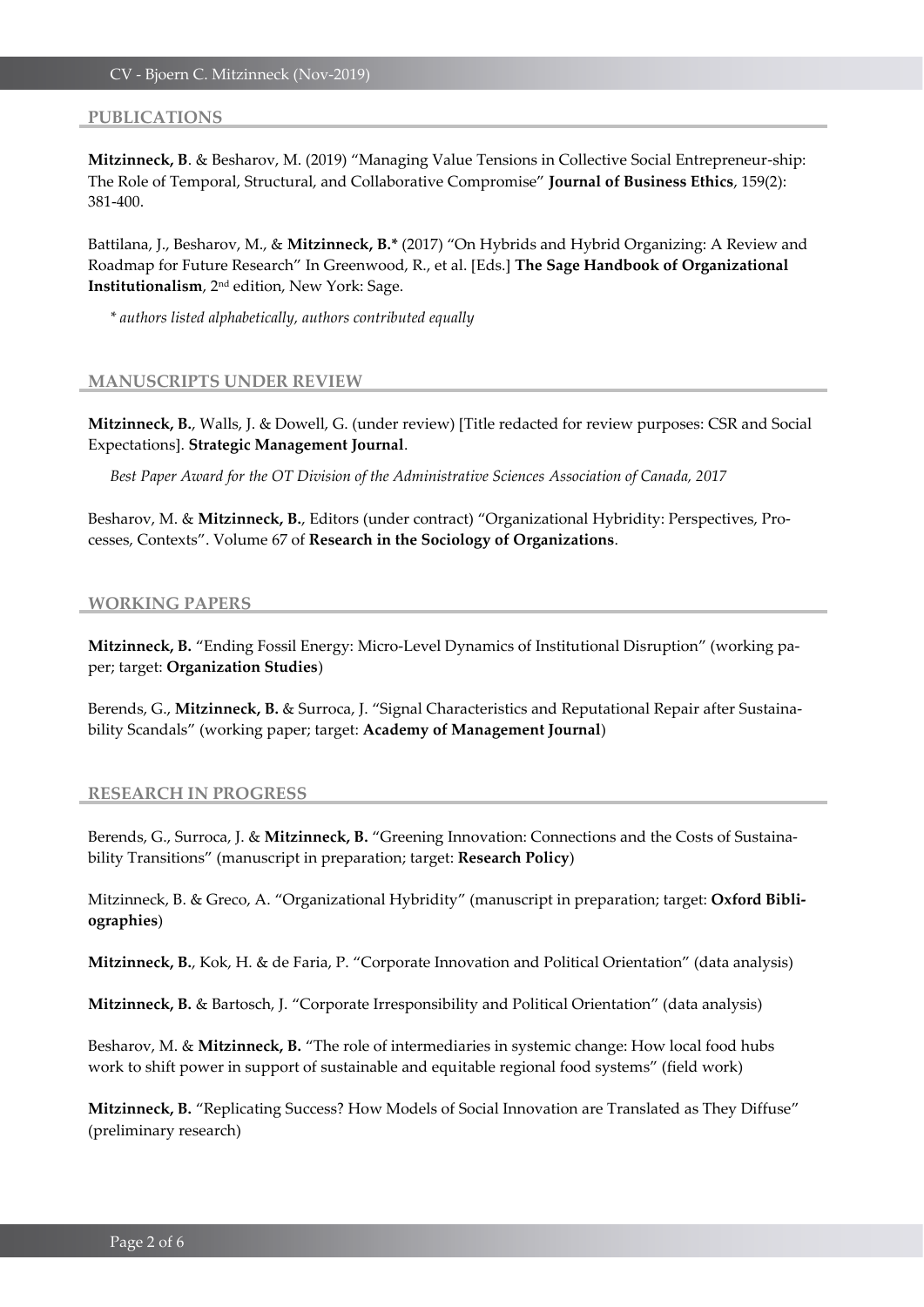# **AWARDS AND GRANTS**

| 11/2019                | NWO Trans-Atlantic Platform Grant "Collaboration for Social Innovation: Scaling for Im-<br>pact", with international partners at Queen's University (Canada) and the University of<br>Wuppertal (Germany) and Noseleit, P., de Faria, P. & Steinberg, P.<br>Total Value: EUR 671,000 |
|------------------------|--------------------------------------------------------------------------------------------------------------------------------------------------------------------------------------------------------------------------------------------------------------------------------------|
| 04/2019                | Project Grant of the Cornell Institute for Social Sciences "Food Hubs: Revitalizing Local<br>Food Systems", with M. Besharov<br>Total Value: USD 10,000                                                                                                                              |
| 08/2018                | Honorable Mention Best Dissertation Award of the Organization and Natural Environ-<br>ment Division   Academy of Management                                                                                                                                                          |
| 08/2018                | Runner-up Best Dissertation Award of the Society for Business Ethics                                                                                                                                                                                                                 |
| 09/2017                | Bartholomew Family Doctoral Student Award for academic merit<br>Total Value: USD 4,000                                                                                                                                                                                               |
| 08/2017                | <b>OMT Division ABCD Reviewer Award</b><br>of the Academy of Management                                                                                                                                                                                                              |
| 06/2017                | <b>Cornell Graduate School Research Travel Grant</b><br>Total Value: USD 1,750                                                                                                                                                                                                       |
| 05/2017                | Best Paper Award OT Division at the Annual Conference of the Administrative Sciences<br>Association of Canada (ASAC)   Montreal, QC                                                                                                                                                  |
| 03/2017                | <b>ODC Division Travel Grant</b><br>2017 University of Edinburgh Business School Paper Development Workshop<br>Total Value: USD 500                                                                                                                                                  |
| 08/2016                | <b>ONE Division Outstanding Reviewer Award</b><br>of the Academy of Management                                                                                                                                                                                                       |
| 06/2015                | <b>OMT Division Travel Grant</b><br>Alberta Institutions Conference 2015 Doctoral Workshop<br>Total Value: USD 500                                                                                                                                                                   |
| $10/2012 -$<br>06/2013 | Kurt Hahn Scholar 2012/13<br>Graduate Scholarship of the German Academic Exchange Service (DAAD) and the Kurt<br>Hahn Trust at the University of Cambridge<br>Total Value: EUR 10,065                                                                                                |
| $01/2009 -$<br>06/2013 | Fellow of the German National Academic Foundation                                                                                                                                                                                                                                    |

# **TEACHING EXPERIENCE**

| since $2018$ | Organizational Theory and Design for PreMSc (graduate level)   Course-Coordi-<br>nator   University of Groningen   Netherlands   |
|--------------|----------------------------------------------------------------------------------------------------------------------------------|
| since 2019   | <b>Energy Transition and Innovation</b> (graduate level) I Instructor<br>University of Groningen   Netherlands                   |
| since 2019   | Contemporary Theories on Business and Management (undergraduate level)   In-<br>structor   University of Groningen   Netherlands |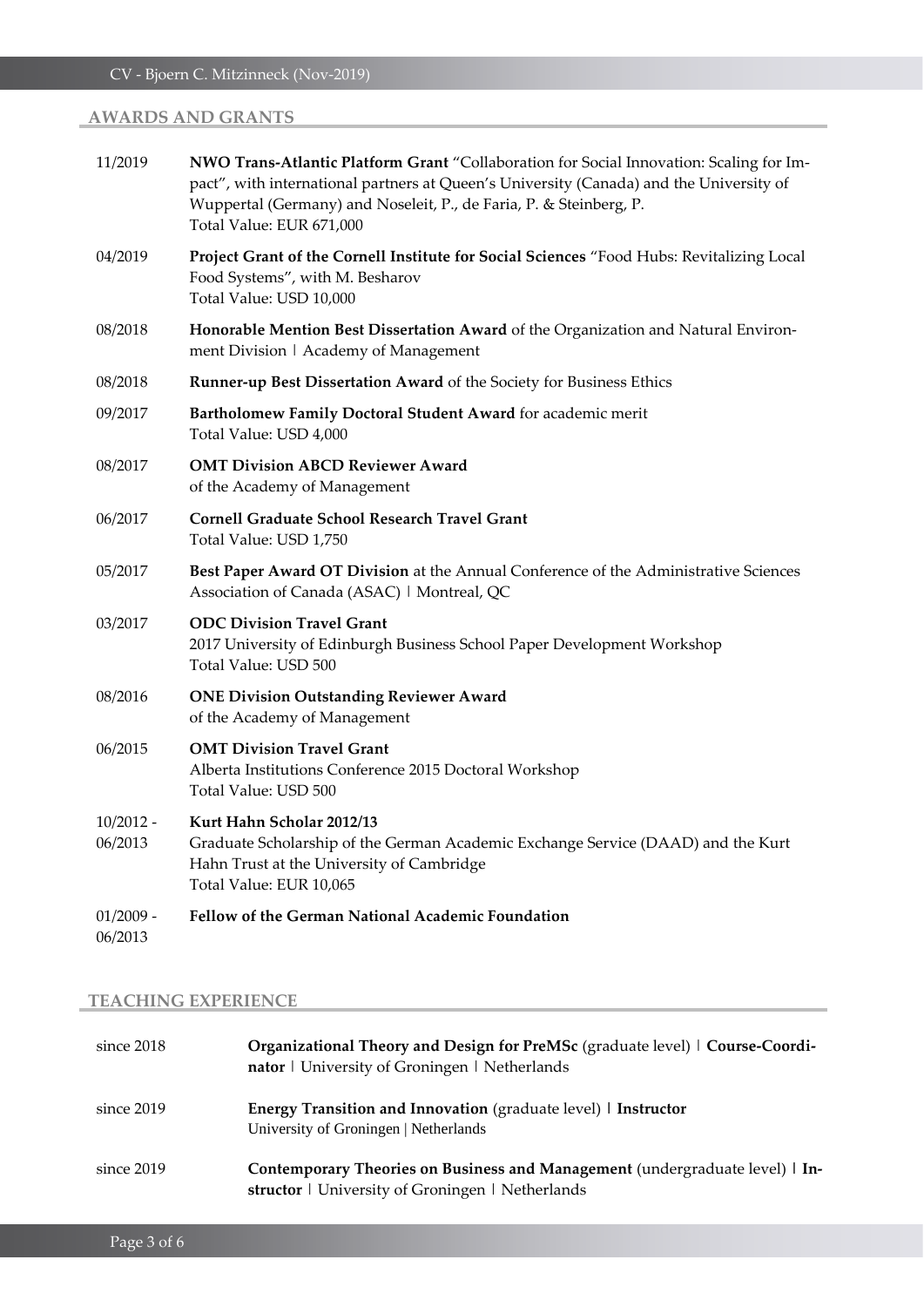| 08/2016 - 12/2016   | Managing and Leading in Organizations (undergraduate and non-business<br>graduate students)   Principal Instructor<br>Johnson Graduate School of Management   USA |
|---------------------|-------------------------------------------------------------------------------------------------------------------------------------------------------------------|
|                     | Instructor Rating: 4.55 (of 5)   school average: 4.47<br>Course Rating: 4.33 (of 5)   school average: 4.34                                                        |
| $01/2016 - 04/2016$ | Strategies for Sustainability (MBA Elective)   Teaching Assistant<br>Johnson Graduate School of Management   USA                                                  |
| 09/2015 - 10/2015   | Principled Leadership (MBA Core)   Teaching Assistant<br>Johnson Graduate School of Management   USA                                                              |
| $08/2015 - 10/2015$ | Managing and Leading Organizations (EMBA)   Teaching Assistant<br>Johnson Graduate School of Management   USA                                                     |
| 04/2011 - 07/2011   | Human Resource Management (Undergraduate)   Teaching Assistant<br>for the Chair in International Management, Otto-von-Guericke University<br>Magdeburg   Germany  |
| $10/2010 - 01/2011$ | Introduction to Management (Undergraduate)   Teaching Assistant<br>for the Chair in International Management, Otto-von-Guericke University<br>Magdeburg   Germany |

# **INVITED TALKS**

| 11/2018 | Aalto University   Helsinki   Finland    |
|---------|------------------------------------------|
| 04/2018 | Fordham University   New York City   USA |

## **CONFERENCE PRESENTATIONS AND WORKSHOPS**

| 08/2019 | AOM- Academy of Management Annual Meeting   Boston, MA<br>presenting: "Organizational Hybridity: Perspectives, Processes, Contexts"<br>and: "Institutional Theory and Social Innovation" |
|---------|------------------------------------------------------------------------------------------------------------------------------------------------------------------------------------------|
| 07/2019 | <b>EGOS</b> - European Group for Organizational Studies Annual Meeting   Edinburgh<br>presenting: "Ending Fossil Energy: Micro-Level Dynamics of Institutional Disruption"               |
| 07/2018 | <b>EGOS</b> - European Group for Organizational Studies Annual Meeting   Tallinn<br>presenting: "Disrupting Institutions: How Bioenergy Villages Break Fossil Dominance"                 |
| 06/2018 | Business and Society Seminar 2018   Mannheim<br><i>presenting:</i> "Disrupting Institutions: How Bioenergy Villages Break Fossil Dominance"                                              |
| 06/2018 | Alberta Institutions Conference Doctoral Paper Development Workshop   Edmonton, AB                                                                                                       |
| 08/2017 | AOM - Academy of Management Annual Meeting   Atlanta, GA<br><i>presenting:</i> "Institutional Resistance: All-Male Boards in the 21 <sup>st</sup> Century"                               |
| 07/2017 | <b>EGOS</b> - European Group for Organizational Studies Annual Meeting   Copenhagen<br>presenting: "Cooperative Compromise: Avoiding Logic Tensions in Hybrid Organizing"                |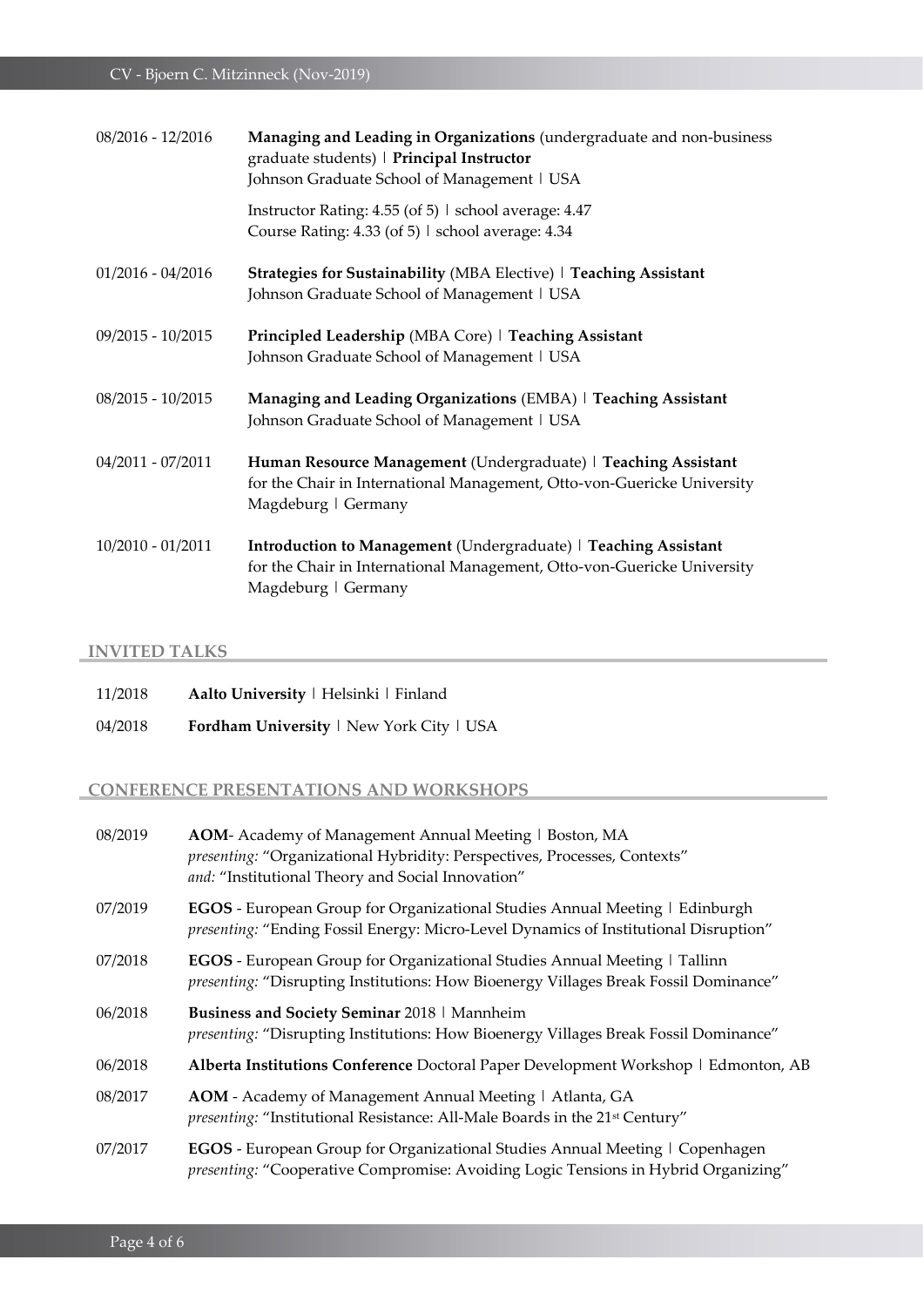| 06/2017       | Hertie School of Governance International PhD Workshop on "Alternative Organizational<br>Forms in the Economy"   Berlin                                                                         |
|---------------|-------------------------------------------------------------------------------------------------------------------------------------------------------------------------------------------------|
| 06/2017       | ARCS - Alliance for Research on Corporate Sustainability Annual Meeting   Rotterdam<br>presenting: "Only Men on Board? Institutional Resistance in the S&P500"                                  |
| 05/2017       | Community on Social Innovation Annual Meeting   Toronto, ON                                                                                                                                     |
| 03/2017       | EMLyon PhD Seminar in Management   Chamonix                                                                                                                                                     |
| 03/2017       | University of Edinburgh Business School Paper Development Workshop   Edinburgh                                                                                                                  |
| 11/2016       | Annual Social Entrepreneurship Conference   Los Angeles, CA<br>presenting: "Cooperative Compromise: Avoiding Logic Tensions in Practice"                                                        |
| 09/2016       | 9th Annual PhD Sustainability Academy   London, ON<br>hosted by Ivey Business School and the Alliance for Research on Corporate<br>Sustainability (ARCS)                                        |
| 07/2016       | EGOS - European Group for Organizational Studies Annual Meeting   Naples<br>presenting: "Inspiring Pride: How Bio-Energy Villages Change Institutionalized Energy Supply in<br>Germany"         |
| 04/2016       | Community on Social Innovation Annual Meeting   Stanford, CA                                                                                                                                    |
| 08/2015       | AOM - Academy of Management Annual Meeting   Vancouver, BC<br>presenting: "The Follower's Role in the Institutionalization of a Social Innovation:<br>Overcoming an Underappreciated Challenge" |
| 06/2015       | Alberta Institutions Conference Doctoral Paper Development Workshop   Banff, AB                                                                                                                 |
| 05/2015       | Community on Social Innovation Annual Meeting   Ann Arbor, MI                                                                                                                                   |
| $2009 - 2011$ | Sustainability Economics Colloquium of the German National Academic Foundation                                                                                                                  |

# **PROFESSIONAL MEMBERSHIPS**

| since 12/2013   | Academy of Management (OMT, ONE divisions)               |
|-----------------|----------------------------------------------------------|
| since $01/2016$ | <b>European Group for Organizational Studies (EGOS)</b>  |
| since 03/2018   | Alliance for Research on Corporate Sustainability (ARCS) |

## **SERVICE**

| Ad-hoc reviewer | <b>Organization Science</b>                                     |
|-----------------|-----------------------------------------------------------------|
|                 | <b>Strategic Management Journal</b>                             |
|                 | <b>Journal of Business Venturing</b>                            |
|                 | <b>Organization Studies</b>                                     |
|                 | <b>Journal of Business Ethics</b>                               |
|                 | <b>Business Ethics Quarterly</b>                                |
|                 | <b>Business and Society</b>                                     |
|                 | <b>Strategic Organization</b>                                   |
|                 | Journal of Management Inquiry                                   |
|                 | Academy of Management Annual Meeting (OMT, ONE & SIM divisions) |